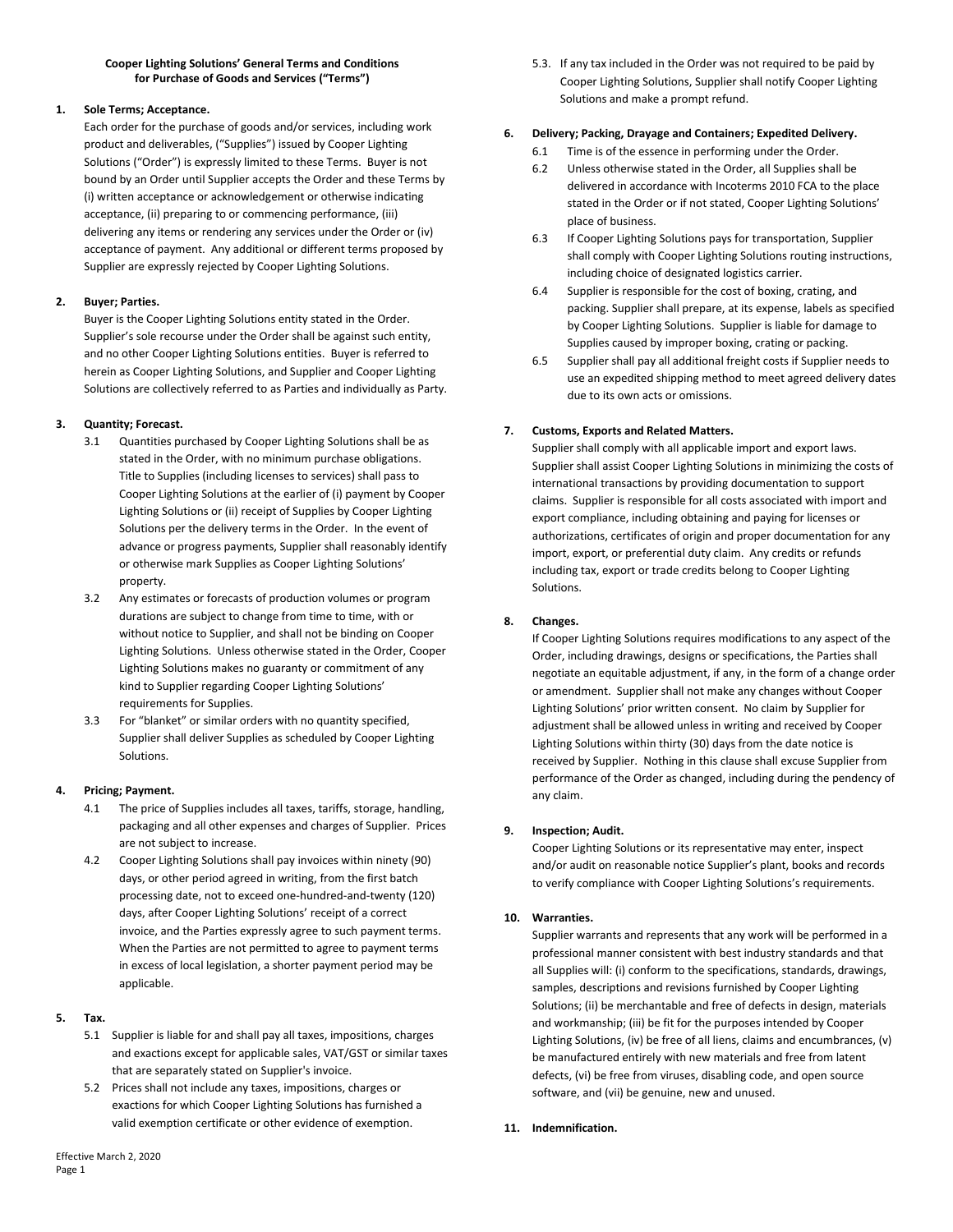- 11.1 Supplier shall defend, indemnify and hold Cooper Lighting Solutions harmless against any losses, liabilities, damages, claims, suits, actions, proceedings, subrogations, costs, and expenses including court costs and attorneys' fees in connection with the Order including: (a) death, injury or damages to any person or property; (b) recall campaigns which in Cooper Lighting Solutions' reasonable judgment are required; (c) counterfeit parts, including parts that have been copied or substituted without legal right or authority; (d) Supplier's use of Cooper Lighting Solutions' machinery or equipment, where for such claim Supplier shall assume sole responsibility; (e) actual or alleged infringement, direct or contributory, of Intellectual Property rights defined in Section 24.1; (f) subcontractor performance; and, (g) violation of law.
- 11.2 On receipt of notification, Supplier shall assume responsibility for the defense of any claims, suits, actions, or proceedings for which Supplier shall indemnify Cooper Lighting Solutions. Cooper Lighting Solutions has the right to be represented and participate through its own counsel in the defense and resolution of any indemnification matters. The indemnification obligations of Supplier are independent of warranty obligations of Supplier. Supplier may not settle or otherwise dispose of any such indemnified claims, suits, actions or proceedings without the prior written approval of Cooper Lighting Solutions.

### **12. Insurance.**

- 12.1 Supplier shall maintain appropriate insurance coverage, in accordance with best industry practices, with a reputable insurance company against all relevant losses, liabilities and indemnities that may arise in connection with the Order and Supplier's operations. Cooper Lighting Solutions may specify additional insurance coverage requirements applicable to the Order. Such coverage shall not limit Supplier's liability under the Order.
- 12.2 On request, Supplier shall provide Cooper Lighting Solutions with a copy of the insurance certificate evidencing coverage.

### **13. Cooper Lighting Solutions Standards; Industry Standards.**

Supplier, and its suppliers, if applicable, shall comply with:

- 13.1 Cooper Lighting Solutions' programs and standards available at <https://www.signify.com/global/contact/suppliers> and incorporated by reference.
- 13.2 Cooper Lighting Solutions' Supplier Sustainability declaration available at [https://images.philips.com/is/content/PhilipsConsumer/PDFDo](https://images.philips.com/is/content/PhilipsConsumer/PDFDownloads/Global/sustainability-downloads/ODLI20190410-01-UPD-en_AA-Signify-Supplier-Sustainability-Declaration.pdf)

[wnloads/Global/sustainability-downloads/ODLI20190410-01-](https://images.philips.com/is/content/PhilipsConsumer/PDFDownloads/Global/sustainability-downloads/ODLI20190410-01-UPD-en_AA-Signify-Supplier-Sustainability-Declaration.pdf) [UPD-en\\_AA-Signify-Supplier-Sustainability-Declaration.pdfa](https://images.philips.com/is/content/PhilipsConsumer/PDFDownloads/Global/sustainability-downloads/ODLI20190410-01-UPD-en_AA-Signify-Supplier-Sustainability-Declaration.pdf)nd incorporated by reference.

- 13.3 Applicable standards and inspection systems including, AS 9100D, ISO 9001:2015, or IATF 16949:2016 quality certification and ISO 14001 environmental certification.
- 13.4 Industry Production Part Approval Processes (PPAP) as specified by Cooper Lighting Solutions. Supplier shall provide all relevant PPAP information on Cooper Lighting Solutions' request.

### **14. Environmental, Health and Safety.**

When at any Cooper Lighting Solutions location, Supplier shall comply with Cooper Lighting Solutions' environmental, health and safety ("EHS") requirements, i as outlined in the Contractor Environmental Health & Safety Guidelines located at

<https://www.cooperlighting.com/legal> If Supplier fails to comply with Cooper Lighting Solutions' EHS requirements, Cooper Lighting Solutions may stop services and remove Supplier from the location until Supplier has taken appropriate corrective action. Supplier shall be liable for all claims in respect of such stoppage.

#### **15. Interchangeability.**

All Supplies, which were not subject to validation testing or approval by an Cooper Lighting Solutions customer, shall be interchangeable with like supplies purchased from Supplier previously by Cooper Lighting Solutions. Supplier may not make any change to any Supplies designs, processes, or procedures without Cooper Lighting Solutions' prior written approval.

### **16. Cooper Lighting Solutions Property.**

- 16.1 Cooper Lighting Solutions owns all materials made available to Supplier by Cooper Lighting Solutions as well as all replacements of those materials ("Cooper Lighting Solutions Property").
- 16.2 Supplier shall clearly mark Cooper Lighting Solutions Property and safely store separate and apart from Supplier's property in good condition, bear the risk of loss and ship at Supplier's expense to Cooper Lighting Solutions in as good condition as originally received by Supplier, reasonable wear and tear excepted.
- 16.3 Supplier may not use any Cooper Lighting Solutions Property except for performance of work under the Order or as authorized in writing by Cooper Lighting Solutions.
- 16.4 At any time Cooper Lighting Solutions may inspect and remove Cooper Lighting Solutions Property and Supplier grants Cooper Lighting Solutions an immediate right of access at any time to enter Supplier's premises to inspect and remove Cooper Lighting Solutions Property without any liability to Supplier.
- 16.5 Cooper Lighting Solutions disclaims all warranties, express or implied, with respect to Cooper Lighting Solutions Property. Supplier waives all claims in respect of Cooper Lighting Solutions Property.

### **17. Special Tooling.**

- 17.1 The term "Special Tooling" includes all special equipment, manufacturing aids, and drawings acquired, manufactured, or used in the performance of the Order, that are of a specialized nature.
- 17.2 Supplier shall only use Special Tooling for performance under the Order. Supplier shall keep Special Tooling in good condition and fully covered by insurance. Upon termination or expiration of Order, Supplier shall immediately transfer title and possession of Special Tooling to Cooper Lighting Solutions for an amount equal to the unamortized cost of Special Tooling, or dispose of it as Cooper Lighting Solutions may direct.

### **18. Choice of Law; Dispute Resolution.**

- 18.1 The Order is governed by the laws of the country or State, as applicable, of the Cooper Lighting Solutions legal entity's incorporation. The United Nations Convention on Contracts for the International Sale of Goods and Article 1195 of the French Civil Code (Code Civil) are expressly excluded from any Order.
- 18.2 The Parties shall attempt good faith resolution of a dispute within thirty (30) days, during which time Supplier shall perform the Order in accordance with Cooper Lighting Solutions' instructions. If the Parties are unable to resolve the dispute within that period, the Parties shall submit to an appropriate dispute resolution procedure selected by Cooper Lighting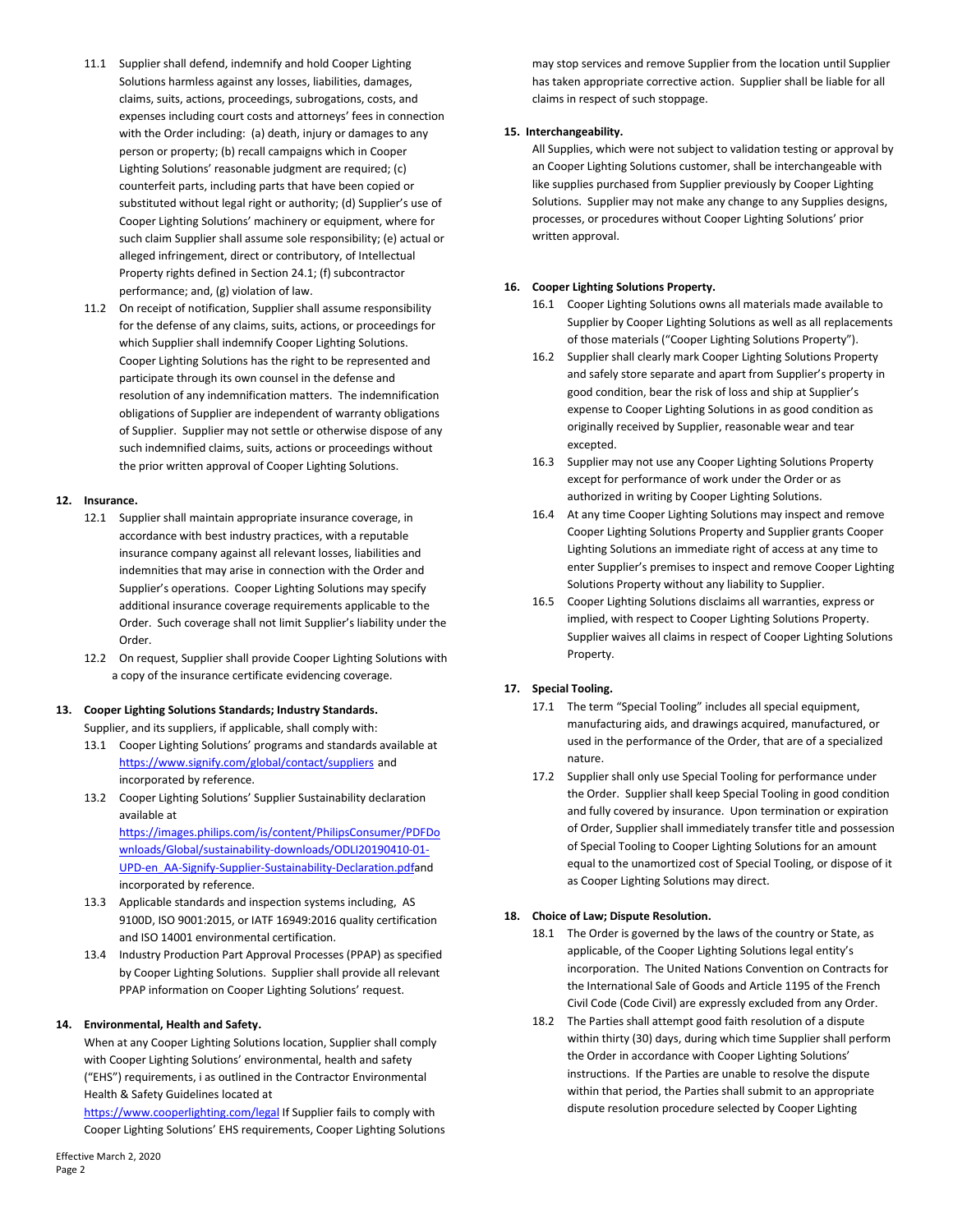Solutions. THE PARTIES EXPRESSLY WAIVE ANY RIGHTS TO A JURY TRIAL (IF APPLICABLE).

18.3 If there is any dispute arising under the Order, Cooper Lighting Solutions and Supplier shall proceed diligently with the performance required under the Order pending resolution of the dispute.

### **19. Compliance with Applicable Laws.**

Supplier shall comply with all applicable laws, statutes, rules, regulations, orders, and standards in any jurisdiction.

### **20. Anti-Corruption.**

In connection with all business transactions with Cooper Lighting Solutions:

- 20.1 Supplier and its suppliers shall comply with applicable national and international anti-bribery rules, including the U.S. Foreign Corrupt Practices Act (FCPA), United Kingdom, and European Union, Organisation for Economic Co-operation and Development (OECD) and Council of Europe anti-bribery rules.
- 20.2 Supplier shall not directly or indirectly solicit, receive or offer any form of bribe, kickback, or other corrupt payment or thing of value to or from any person or organization, including government agencies or officials, companies or personnel of those companies.
- 20.3 Supplier and its affiliates shall at all times keep complete and accurate books and records, and all records and information that Supplier provides to Cooper Lighting Solutions pertaining to the Order shall be complete and accurate.

### **21. U.S. Government Contracts.**

- 21.1 If any Supplies are to be used on a U.S. Government contract, then the Cooper Lighting Solutions FAR and/or DFARS flow-down addendum available at<https://www.cooperlighting.com/legal> and incorporated by reference shall apply. Supplier shall accept mandatory flow-down clauses at no additional cost to Cooper Lighting Solutions.
- 21.2 Supplier shall comply with Defense Priorities and Allocation System (DPAS) Regulation (15 CFR 700) if the Order is rated.
- 21.3 Supplier certifies that it, or Supplier's principals, are not debarred, suspended, proposed for debarment, or declared ineligible for the award of contracts by a Federal agency.

### **22. Confidentiality.**

- 22.1 Any confidential, proprietary or non-public information, including drawings, descriptions, specifications and any other Intellectual Property made available to Supplier or created for Cooper Lighting Solutions related to the Order ("Confidential Information") is the property of Cooper Lighting Solutions.
- 22.2 Supplier and its representatives shall protect Cooper Lighting Solutions Confidential Information, and shall not disclose, copy, reproduce, reverse engineer or transfer Confidential Information to any third parties or use for purposes other than fulfilling its obligations under the Order.

### **23. Data Security and Cybersecurity.**

23.1 Supplier may receive or have access to information relating to identified or identifiable individuals ("Personal Data"), including Cooper Lighting Solutions employees, temporary workers, contractors, consultants, customers or suppliers. Personal Data, in whichever form, is of a very sensitive nature, and Supplier shall keep Personal Data strictly confidential and use it (i) only within the limits authorized by Cooper Lighting Solutions and for the purpose of Supplier's performance under the Order, and (ii) in accordance with all applicable laws, and where applicable, the Personal Data Processing Clauses available at [https://www.signify.com/global/privacy/legal](https://www.signify.com/global/privacy/legal-information/privacy-notice)[information/privacy-notice](https://www.signify.com/global/privacy/legal-information/privacy-notice) and incorporated by reference.

- 23.2 Supplier shall operate and maintain an information and cybersecurity program designed to protect against and prevent any unauthorized use, access, processing, destruction, loss, alteration or disclosure of Confidential Information and Personal Data ("Security"). Upon the request of Cooper Lighting Solutions, Supplier shall provide proof of Supplier's Security and submit its processing facilities for audit of the processing activities covered by the Order. Such audit shall be carried out by Cooper Lighting Solutions or its agents with the required professional qualifications and a duty of confidentiality. Supplier shall immediately notify Cooper Lighting Solutions of any perceived, potential or actual breach to Supplier's Security ("Breach"), and provides a full description of the Breach, the impact and mitigation efforts. Supplier will then promptly (a) investigate, remediate, and mitigate the effects of the breach; and (b) provide Cooper Lighting Solutions with assurances reasonably satisfactory to Cooper Lighting Solutions that such breach will not recur. If Cooper Lighting Solutions determines that notices or other remedial measures are warranted, Supplier will, at Cooper Lighting Solutions' request and at Supplier's cost, undertake such remedial actions.
- 23.3 Any software provided by or on behalf of Supplier shall not contain any computer code or other mechanism that would allow Supplier or others to access information on Cooper Lighting Solutions' computers, networks or products for any purpose including viewing, transmitting or conveying such information to Supplier or any other party. If vulnerability is discovered in any software which may be exploited by others, Supplier agrees, at Supplier's cost, to immediately take all corrective actions necessary to prevent such exploitations or identify, contain, eradicate and recover Cooper Lighting Solutions' assets if an exploitation occurred.

#### **24. Intellectual Property.**

- 24.1 "Intellectual Property" includes any patent, trademark, trade secret, copyright, design, know-how, or other proprietary right.
- 24.2 Cooper Lighting Solutions retains all right, title and interest in and to its Intellectual Property related to the Order. Any license of Cooper Lighting Solutions Intellectual Property is granted solely for the limited right to permit Supplier to perform its obligations under the Order for the sole benefit of Cooper Lighting Solutions.
- 24.3 Supplier retains its Intellectual Property that existed before this Order. Supplier grants Cooper Lighting Solutions a worldwide, nonexclusive, royalty free, irrevocable, perpetual license under its Intellectual Property to use, sell, repair and reconstruct Supplies and copy, distribute and create derivative works of copyrightable work product and deliverables.
- 24.4 Supplier hereby assigns to Cooper Lighting Solutions all right, title, and interest in and to all Intellectual Property in Supplies created for Cooper Lighting Solutions related to the Order.
- 24.5 Supplier shall promptly disclose all Intellectual Property owned by Cooper Lighting Solutions pursuant to Section 24.4, including all inventions, and shall execute any documents necessary to perfect Cooper Lighting Solutions' ownership therein.

**25. Product Stewardship Requirements.**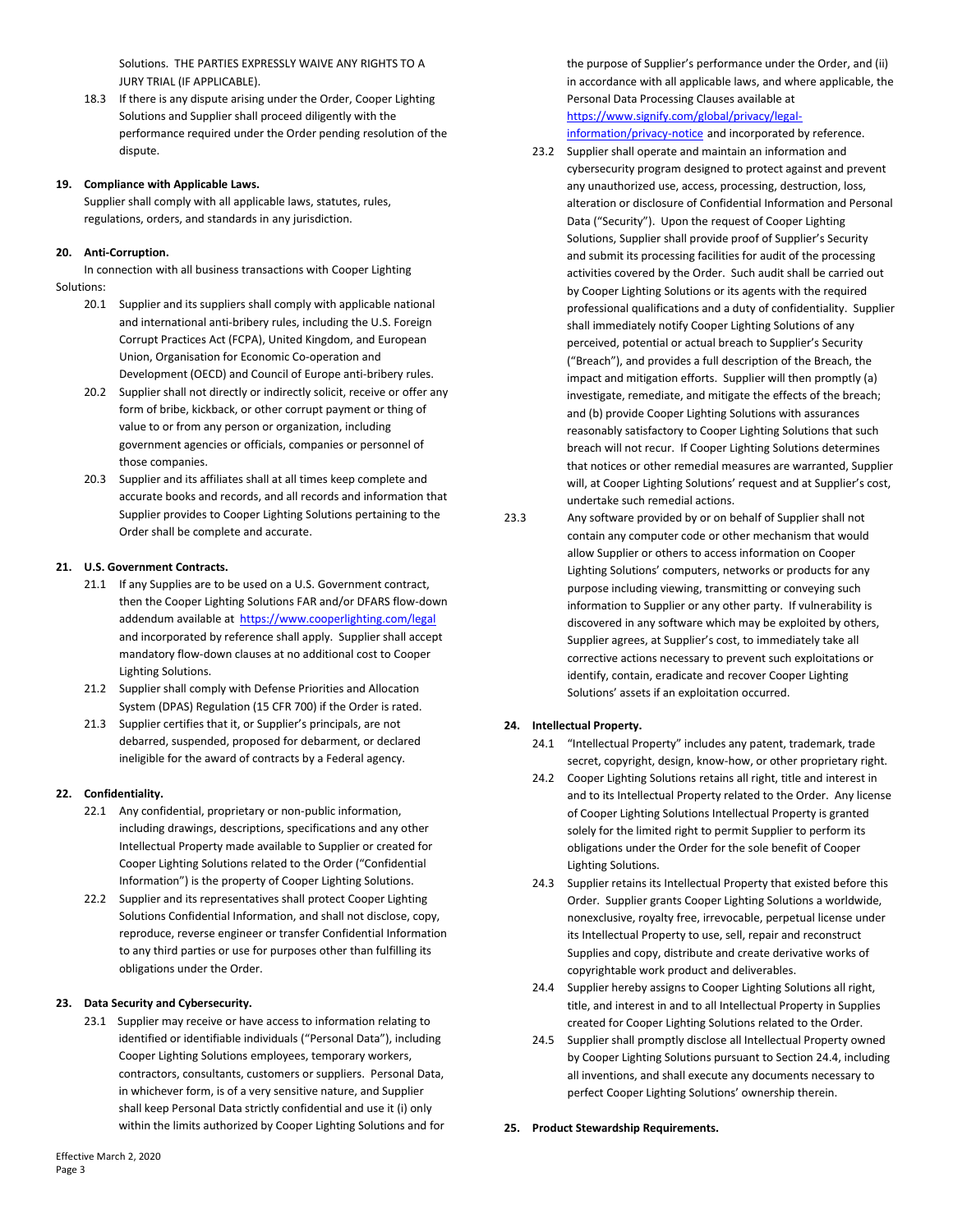- 25.1 Supplier and its suppliers shall comply with all applicable Product Stewardship Requirements including because of the place Supplies are created or delivered to Cooper Lighting Solutions or the ultimate place Cooper Lighting Solutions' own products or its customers' products are sold or used. "Product Stewardship Requirements" include laws, regulations, industry standards and Cooper Lighting Solutions, or Cooper Lighting Solutions' customer, requirements concerning (i) chemical or materials composition, labeling, recycling, take back/end-of life, and disposal, (ii) product design for safety, energy efficiency, and recyclability, or similar life-cycle requirements, and (iii) product packaging and transportation.
- 25.2 Supplier, at its cost, shall (i) identify chemical and material names and quantities contained in Supplies, (ii) identify chemical and material composition and information to allow safe use of Supplies, (iii) complete any Material Declaration or similar information requests by Cooper Lighting Solutions, (iv) complete required registration with regulatory agencies of chemical or materials composition of Supplies, (v) propose alternate solution to ensure continuity of supply if delivery of Supplies is prohibited, (vi) cooperate with Cooper Lighting Solutions in evaluating Supplies' environmental impact per international or other standards defined by Cooper Lighting Solutions, and (vii) provide Cooper Lighting Solutions with evidence that Supplies comply with Product Stewardship Requirements.

### **26. Termination for Convenience.**

Cooper Lighting Solutions reserves the right to terminate the Order, or any part hereof, at its sole convenience. Upon receipt of a termination notice, Supplier shall immediately cease all work and ensure all of its suppliers and subcontractors cease work. Within thirty (30) days of such termination, Supplier shall submit necessary documentation to claim reasonable termination costs if any, which shall only include Supplier's direct costs that have been incurred as a result of termination. Any claim shall be deemed waived unless asserted within thirty (30) days from Supplier's receipt of the Cooper Lighting Solutions' termination notice.

#### **27. Termination for Default.**

- 27.1 Upon written notice to Supplier, Cooper Lighting Solutions may terminate all or part of the Order if (i) Supplier defaults in the performance of any provision of the Order, including late delivery or Supplier's failure to make reasonable progress towards completion of the Order, and such default is not cured within seven (7) days, or (ii) in the event of Supplier's bankruptcy, suspension of business, insolvency, appointment of a receiver for Supplier's property or business, or any assignment, reorganization or arrangement by Supplier for the benefit of its creditors.
- 27.2 Supplier shall be liable for, and pay to Cooper Lighting Solutions, any costs, including the cost for additional managerial and administrative services, in excess of the price for Supplies.
- 27.3 In the event of a termination for default, Supplier shall protect and preserve property in its possession where Cooper Lighting Solutions has an interest.
- 27.4 Cooper Lighting Solutions is entitled to a refund of all monies paid to Supplier for the terminated Order.

#### **28. Transition of Supply.**

In the event of termination or expiration of the Order, Supplier shall reasonably cooperate in the transition of supply, including providing information and documentation regarding manufacturing processes for

Effective March 2, 2020 Page 4

Cooper Lighting Solutions Supplies, including on-site inspections, bill-ofmaterial data, tooling and process detail and samples of Supplies and components.

#### **29. Force Majeure.**

- 29.1 Neither Party will be in default for any delay or failure to perform due to natural, civil or political causes beyond its control and without its fault or negligence ("Force Majeure").
- 29.2 The following shall not constitute a Force Majeure event for Supplier: ( i) Supplier's ability to sell Supplies at a more advantageous price, (ii) increases in Supplier's production costs, (iii) interruptions in Supplier's supplies, including if a supplier fails to supply Supplier, or (iv) labor disputes or strikes at Supplier's facilities.
- 29.3 The Party affected by a Force Majeure event shall promptly provide written notice to the other, explaining in detail the circumstances and expected duration of the event, and shall use its best efforts to remedy the event.
- 29.4 If Supplier's delivery is delayed by a Force Majeure event, Cooper Lighting Solutions may cancel deliveries per Section 27.

### **30. Remedies.**

- 30.1 The rights and remedies available to Cooper Lighting Solutions are cumulative and in addition to all other legal or equitable remedies.
- 30.2 Cooper Lighting Solutions may reject Supplies that are nonconforming and return rejected Supplies without payment to Supplier. Supplier may not repair rejected Supplies unless Cooper Lighting Solutions authorizes repair in writing. Supplier shall reimburse Cooper Lighting Solutions for all damages caused or required by Supplier's breach or by nonconforming Supplies.
- 30.3 Monetary damages may not be a sufficient remedy for any actual, anticipatory or threatened breach of the Order and, in addition to all other rights and remedies that Cooper Lighting Solutions may have, Cooper Lighting Solutions shall be entitled to specific performance and injunctive equitable relief as a remedy.
- 30.4 Cooper Lighting Solutions has the right to set-off against any amounts payable by Cooper Lighting Solutions or its affiliates to Supplier or its affiliates.
- 30.5 If Supplier alleges a breach of the Order by Cooper Lighting Solutions, Supplier shall continue performance until such allegation is resolved.
- 30.6 If any portion of the Order is invalid or unenforceable, the remaining portions of the Order remain valid and enforceable.

#### **31. No Publicity.**

Supplier shall not make any release regarding the Order or use of Cooper Lighting Solutions trademark or trade name, including any public announcement or advertising.

### **32. Relationship of Parties.**

The Order shall not constitute, create, or give effect to or otherwise imply a joint venture or partnership of any kind. Neither Party shall be deemed to be an employee, agent, partner, legal representative or joint employer of the other, nor shall have any right, power or authority to create any obligation on behalf of or bind the other in any way.

#### **33. No Implied Waiver.**

Cooper Lighting Solutions' failure to insist upon Supplier's performance of any obligation or to exercise any right shall not constitute a waiver of